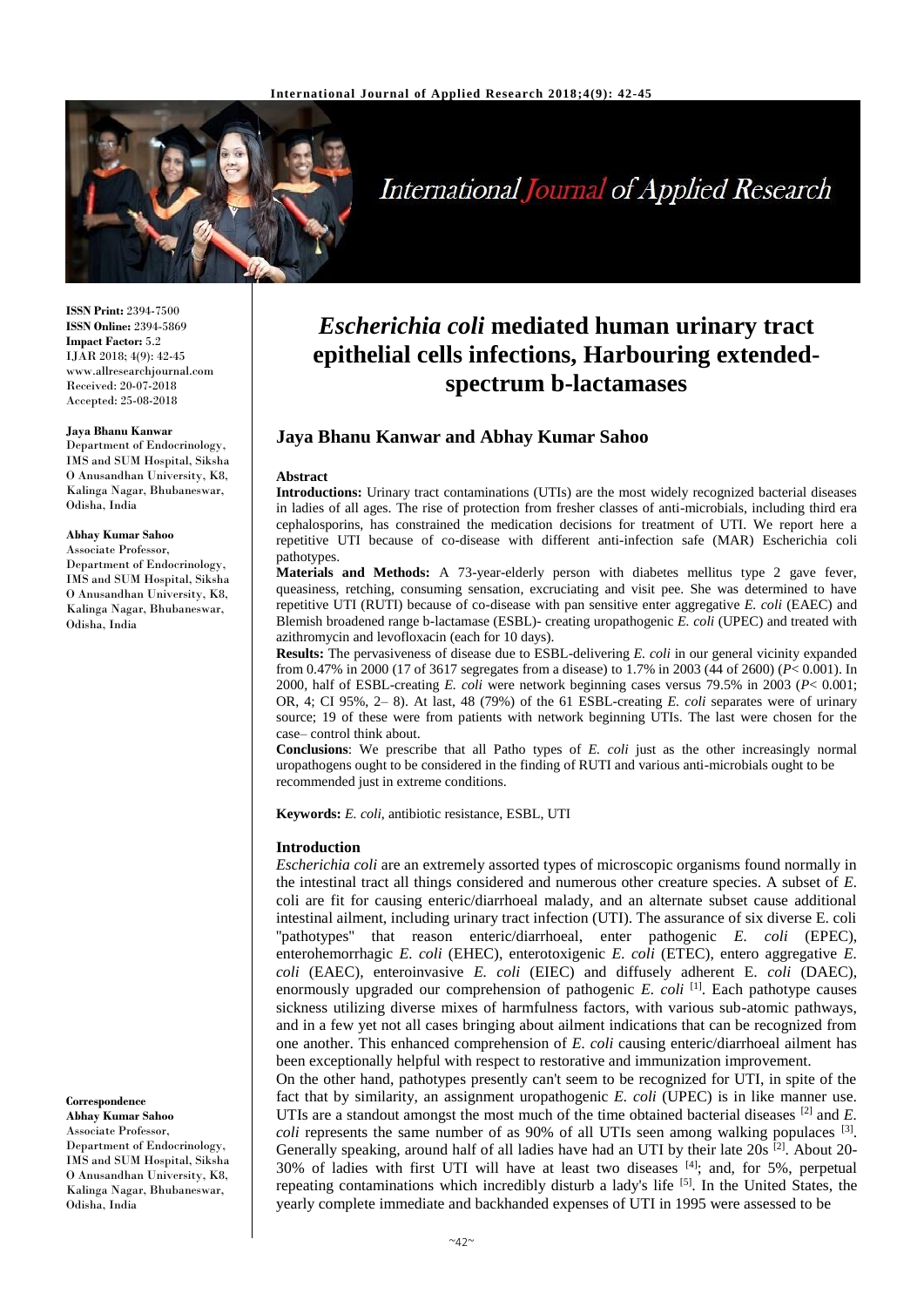\$1.6 billion as the aftereffect of urinary contaminations endured by an expected 11.3 million ladies  $[2]$ .

Gram-negative microorganisms delivering expanded spectrum b-lactamases (ESBLs) were perceived in the mid 1980s, soon after the presentation of the oxyimino b-lactam operators. ESBLs are catalysts most regularly gotten from TEM or SHV guardians, however the pervasiveness of CTX-M types has expanded significantly since 1995 in many parts of the world [6]. All present protection from amino and ureidopenicillins, oxyimino cephalosporins and monobactams, yet not to 7-a-substituted b-lactams. The ESBL strains are progressively connected with protection from other non-related antimicrobials and posture huge restorative difficulties  $^{[7]}$ . The point of the present examination was to decide the commonness, type and hazard factors for ESBL producing *E. coli* in network beginning UTIs in our general vicinity.

# **Materials and Methods**

Medical clinic Mutua de Terrassa is an intense consideration instructing emergency clinic serving a populace of ~300 000 habitants, with 24 000 confirmations for each year.

All *E. coli* separated from any example in the years 2000 and 2003 were incorporated for the commonness think about. All instances of ESBL-delivering *E. coli* in which a network beginning UTI was suspected were audited.

A case– control think about was intended to distinguish chance elements related with network beginning UTIs due to ESBL-delivering *E. coli*. Successive patients with network beginning UTIs due to ESBL producing *E. coli* from two distinct periods were contemplated: from January 2000 to January 2001 and from October to December 2003.

A case was a patient found in the crisis office or in one of the essential consideration focuses with an UTI, characterized by the nearness of side effects identified with the urinary tract, pyuria (>10 leucocytes per high-control field), a positive pee culture  $(>=105 \text{ cfu/mL})$  of ESBL producing *E. coli* and without history of emergency clinic affirmation inside the first month. Controls were patients with network beginning UTIs due to non-ESBL-creating E. coli. They were coordinated in a 3:1 proportion to case patients as indicated by age, sex, place of living arrangement and date of disconnection.

We recorded the nearness of urinary tract anomalies, immunosuppression, comorbidities dependent on Charlson score, 5 past anti-microbial treatment (≥1 standard portion in  $>24$  h) and any communication with the social insurance framework in the earlier year. *E. coli* detachment and recognizable proof were performed following standard strategies. Weakness testing was performed with the VITEK 2 framework (bio Merieux, Hazelwood, MO, USA). ESBL creation was distinguished by twofold circle cooperative energy test (NCCLS) and with the Etest (AB Biodisk, Sweden) for ceftazidime and ceftazidime clavulanate. We considered ESBL-creating *E. coli* multiresistant in the event that they were impervious to multiple classes of different antimicrobials (quinolones, trimethoprim/sulfamethoxazole or aminoglycosides). ESBL-delivering *E. coli* strains were additionally concentrated to portray the b-lactamases. Isoelectric centering (IEF) was performed to distinguish isoelectric purposes of the b-lactamases. Explicit PCR intensification and DNA sequencing of the PCR items were

utilized to decide if the bla TEM, bla SHV and bla CTX-M qualities were available and to describe the sort of blactamase having a place with every family. The groundworks utilized have been portrayed beforehand  $[8, 9]$ . Conceivable clonal relationship among the strains was controlled by dreary extragenic palindromic arrangement PCR.

## **Statistical analysis**

A case was a patient found in the crisis office or in one of the essential consideration focuses with an UTI, characterized by the nearness of side effects identified with the urinary tract, pyuria (>10 leucocytes per high-control field), Potential hazard factors for ESBL-creating *E. coli* UTI were recognized by univariate investigation. The c2 or Fisher's correct test was utilized for clear cut factors; the hugeness was 0.05. Critical factors in the univariate examination were additionally tried by methods for calculated relapse utilizing the forward contingent strategy. The last model included perplexing factors huge at a twofollowed P estimation of  $\langle 0.05, \text{The SPSS}$  (variant 11.5) programming bundle was utilized for examination.

## **Results**

The pervasiveness of disease due to ESBL-delivering *E. coli* in our general vicinity expanded from 0.47% in 2000 (17 of 3617 segregates from a disease) to 1.7% in 2003 (44 of 2600) (*P*< 0.001). In 2000, half of ESBL-creating *E. coli* were network beginning cases versus 79.5% in 2003 (*P*< 0.001; OR, 4; CI 95%, 2– 8). At last, 48 (79%) of the 61 ESBL-creating *E. coli* separates were of urinary source; 19 of these were from patients with network beginning UTIs. The last were chosen for the case– control think about.

## **Case–control study**

An aggregate of 19 instances of network beginning UTIs due to ESBL creating *E. coli* and 57 coordinated controls with a network beginning UTI due to non-ESBL-creating *E. coli* were considered; two controls must be prohibited in light of a confound. Six out of 19 (31.5%) ESBL-delivering *E. coli* delivered two distinctive ESBLs. Subsequently, there were 25 diverse ESBLs. A TEM type was recognized in 15 disconnects (six TEM-104, three TEM-70, two TEM-54, two TEM-117, one TEM-10 and one TEM-1-D), a CTX-M type in six separates (two CTX-M-9, three CTX-Mtoho2 and one CTX-M-1) and a SHV type in four disengages (one SHV-12, one SHV-56, one SHV2a and one SHV-5a). All CTX-M type ESBLs were recuperated amid 2003. The 19 ESBL producing *E. coli* strains considered were not clonally related.

Tolerant qualities, epidemiological information and all factors observed to be related with ESBL-creating *E. coli* in univariate investigation are appeared Table 1. Multivariate investigation incorporated all critical hazard factors found in univariate examination. Just past presentation to oral cefuroxime was firmly connected with ESBL-delivering *E. coli* (*P*< 0.05; OR, 21.42; CI 95%, 5.38– 85.22). The antiinfection defenselessness examples of *E. coli* from cases and controls are appeared Table 2. ESBL-delivering *E. coli*  displayed a lot higher protection from all antimicrobials tried. Over 70% of these strains were multidrug-safe.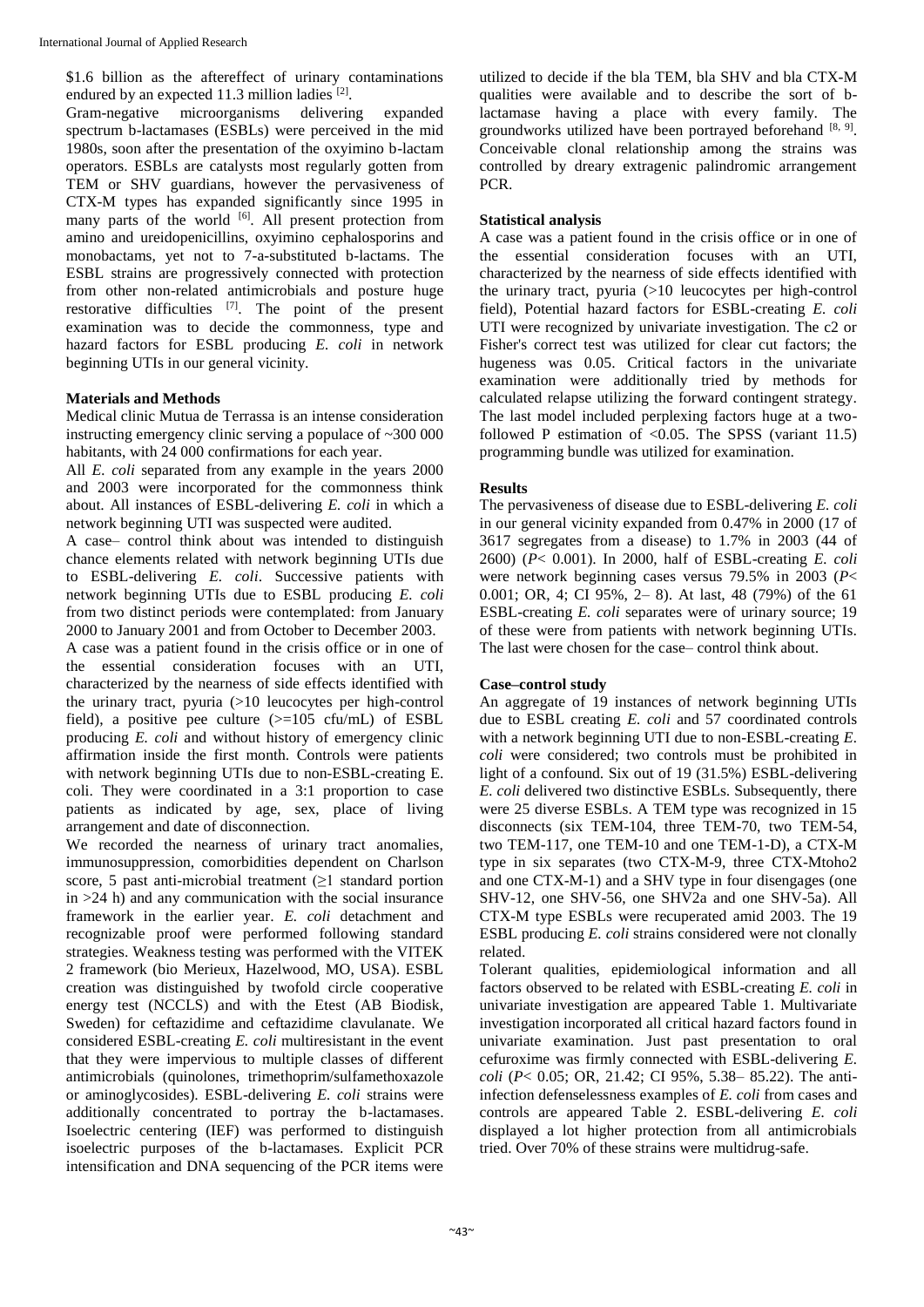|                                        | Cases $(n=19)$ | Controls $(n=55)$ | P value   |
|----------------------------------------|----------------|-------------------|-----------|
| Male/female                            | 4/15           | 12/43             | NS        |
| Mean age (years) (SD)                  | 61.8(25)       | 61.3(23)          | <b>NS</b> |
| Place of residence                     |                |                   |           |
| Home                                   | 17 (89%)       | 51 (93%)          | <b>NS</b> |
| Long term care facility                | $2(10\%)$      | 4(7%)             | <b>NS</b> |
| Bacteraemia                            |                | 3                 | <b>NS</b> |
| Charlson score, mean                   | 2.5            | 1.7               | <b>NS</b> |
| Hospitalization                        | 5(26%)         | 4(7%)             | 0.04      |
| Intravenous treatment (home programme) | 4(21%)         | $1(2\%)$          | 0.01      |
| Previous bacterial infection           | 13 (68%)       | 18 (33%)          | 0.01      |
| Urinary abnormalities                  | 11 (58%)       | 18 (33%)          | < 0.03    |
| Oral cefuroxime                        | 12 (63%)       | 5(9%)             | < 0.05    |

**Table 1:** Patient characteristics, epidemiological and clinical variables associated with ESBL-producing *E. coli* UTI in the community (univariate analysis).

**Table 2:** Antibiotic susceptibility patterns of ESBL-producing *E. coli* (cases and controls)

|            | Cases $(\frac{6}{6})$ (n = 19) | Controls $(\frac{6}{6})$ (n = 55) | P value |
|------------|--------------------------------|-----------------------------------|---------|
| AMP        | 100                            | 52.3                              | 0.001   |
| AMC        | 5.2                            |                                   | 0.07    |
| <b>SXT</b> | 73.6                           | 22.7                              | 0.001   |
| <b>NAL</b> | 80                             | 25                                | < 0.001 |
| CIP        | 31.5                           | 9.1                               | 0.001   |
| <b>GEN</b> | 5.2                            | 4.5                               | 0.19    |
| AMK        |                                |                                   |         |

Data are shown as percentages of resistance. AMP, ampicillin; AMC, amoxicillin/clavulanate; SXT, trimethoprim/ sulfamethoxazole; NAL, nalidixic acid; CIP, ciprofloxacin; GEN, gentamicin; AMK, amikacin.

### **Discussion**

We have seen an ongoing 3-overlay increment in network beginning UTIs due to ESBL-delivering *E. coli* in our general vicinity. Our discoveries are with regards to other ongoing reports [10] featuring the fast spread of these strains in the network. Just past cefuroxime utilize was firmly connected with ESBL-delivering *E. coli* network beginning UTIs (OR, 21.42; CI 95%, 5.38– 85.22). Fundamentally the same as discoveries have been accounted for by Colodner *et al*. 4 in ESBL-creating microscopic organisms in nonhospitalized patients, where presentation to second-age cephalosporins was an imperative hazard factor for the event of these life forms (OR, 10.1; CI 95%, 4.2– 24). Cefuroxime may choose for ESBL-creating *E. coli* from the current gastrointestinal vegetation when a patient is presented to this specialist. Ongoing information from Spain show that the pervasiveness of fecal ESBL creating *E. coli* has expanded >5-crease in the previous decade. Up to 5.5% of fecal *E. coli* disengages in defecation of solid volunteers were found to harbor ESBLs<sup>[11]</sup>.

We didn't discover any connection between presentation to different antimicrobials and ESBL-creating *E. coli* UTI. Past utilization of third-age cephalosporins has been broadly detailed as a hazard factor for ESBL-delivering detaches. [12] The absence of connection in our investigation between the utilization of third-age cephalosporins, ciprofloxacin or trimethoprim/sulfamethoxazole and ESBL producing *E. coli*  UTI could be effectively clarified by the exceptionally rare introduction to these specialists in our populace. Strikingly, in multivariate examination neither comorbidity nor past contacts with the social insurance framework were chance variables for ESBL-creating *E. coli* UTI. Customarily, flareups of third-age cephalosporin-safe Gram-antagonistic

bacilli have been found in high-hazard territories and ascribed for the most part to in emergency clinic individual to-individual spread for the scourge strains and additionally third-age cephalosporin use. As opposed to this experience, ongoing investigations propose that diseases due to ESBLdelivering *E. coli* in non-hospitalized patients may develop  $[13,14]$  In this unique circumstance, it is essential that in an ongoing across the nation investigation of ESBL-creating living beings in Spain, over half of the ESBL-delivering *E.*  coli segregates were thought to have a network origin [15].

In our experiment, the nonappearance of clonal association between ESBL-conveying *E. coli* strains battles for its region source. It is of intrigue that in our general vicinity CTX-M proteins were first distinguished in 2003 and that they seemed to supplant the more established TEM-and SHV-inferred sorts. The quantity of reports of *E. coli* delivering CTX-M at the network level causing illness or as colonizers is expanding [11]. It is winding up obvious that the study of disease transmission of CTX-M compounds is unique in relation to that of TEM-and SHV-inferred ESBLs. Most of our ESBL-creating *E. coli* strains were multiresistant. In particular, most were impervious to quinolones and trimethoprim/sulfamethoxazole. This related protection from different classes of antimicrobials is particularly risky in urinary segregates and underscores the helpful test that they speak to. Our examination is review and has restrictions; the little example size may imply that other, less common hazard factors for ESBL-delivering *E. coli* diseases could go undetected. Nonetheless, the entirely coordinated plan for the two gatherings makes it less demanding to adjust every single bewildering factor. Plasmid examination was not performed. At last, our investigation was led in a urban showing establishment with a huge outpatient populace, and the outcomes can't be extrapolated to different settings.

In spite of the above impediments, our investigation has appeared amazing increment in the frequency of ESBLdelivering *E. coli* and that past introduction to oral cefuroxime is obviously connected to the seclusion of ESBL-creating *E. coli* causing UTI in the outpatient populace of our region. CTX-M catalysts previously recognized in 2003 seem to have supplanted more seasoned kinds of ESBLs and to have turned into the transcendent chemicals among ESBL-delivering *E. coli*. At the point when treatment conventions are structured, the commonness of ESBLs among clinical secludes must be mulled over and, on this premise, a sound decision of experimental antiinfection treatment can be prescribed.